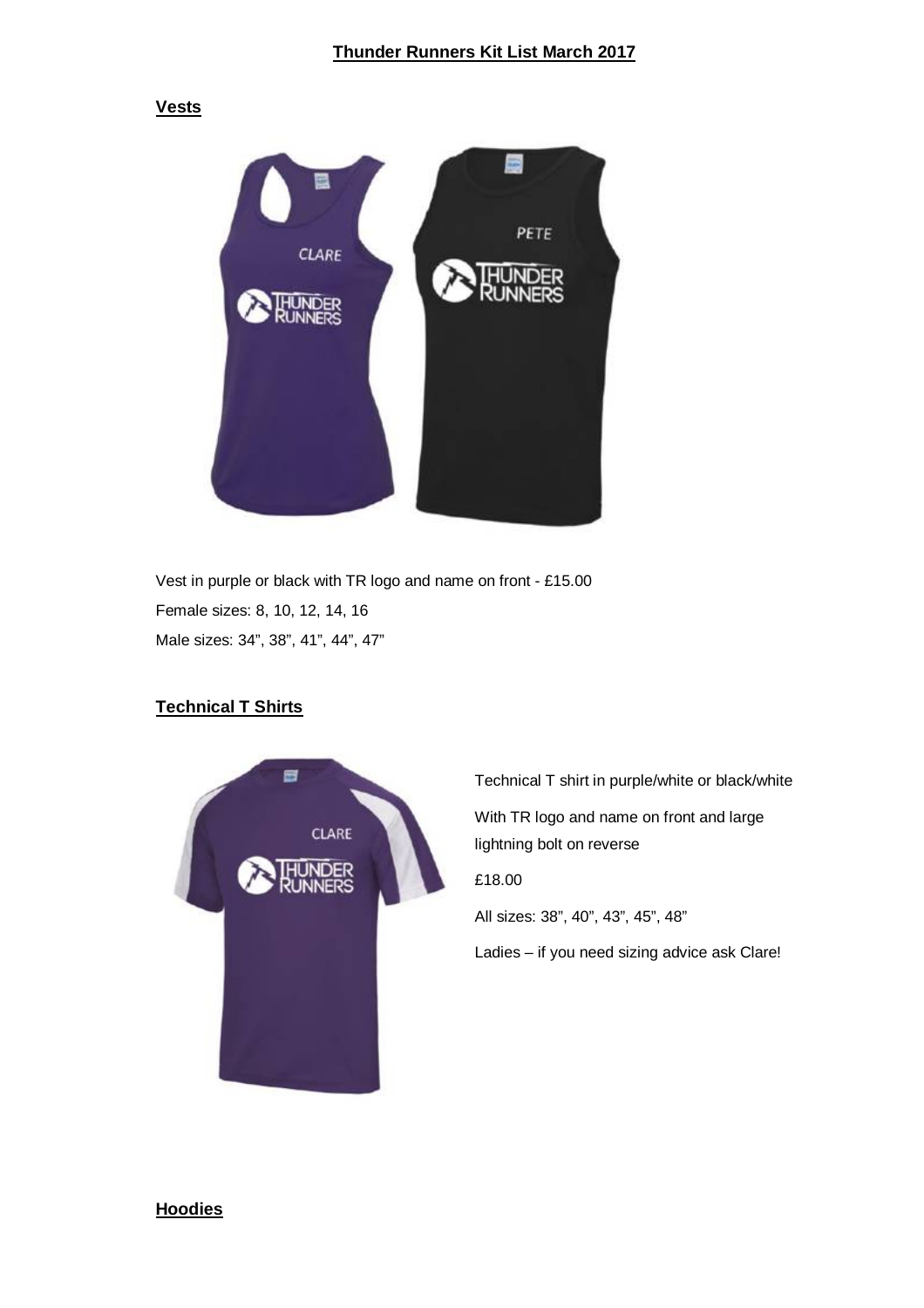# **Thunder Runners Kit List March 2017**



Hoodie in purple or black with small TR logo on front and large TR logo on reverse (Little Lightnings logos for the kids tops – see note below)

| Female sizes: 8, 10, 12, 14, 16                                      | - £18.00 |
|----------------------------------------------------------------------|----------|
| Male sizes: 36", 40", 44", 48", 52"                                  | - £18.00 |
| Kids sizes: 26" (3/4); 28" (5/6); 30" (7/8); 32" (9/11); 34" (12/13) | - £15.00 |

# **Kids Technical T Shirts**



Kids technical T shirt in purple or black.

With Little Lightnings logo and name on front and large lightning bolt on reverse

£15.00

Sizes: XS 3/4, S 5/6, M 7/8, L 9/11,

XL 12/13

Note – These now have the Little Lightnings logo. New picture to follow soon!

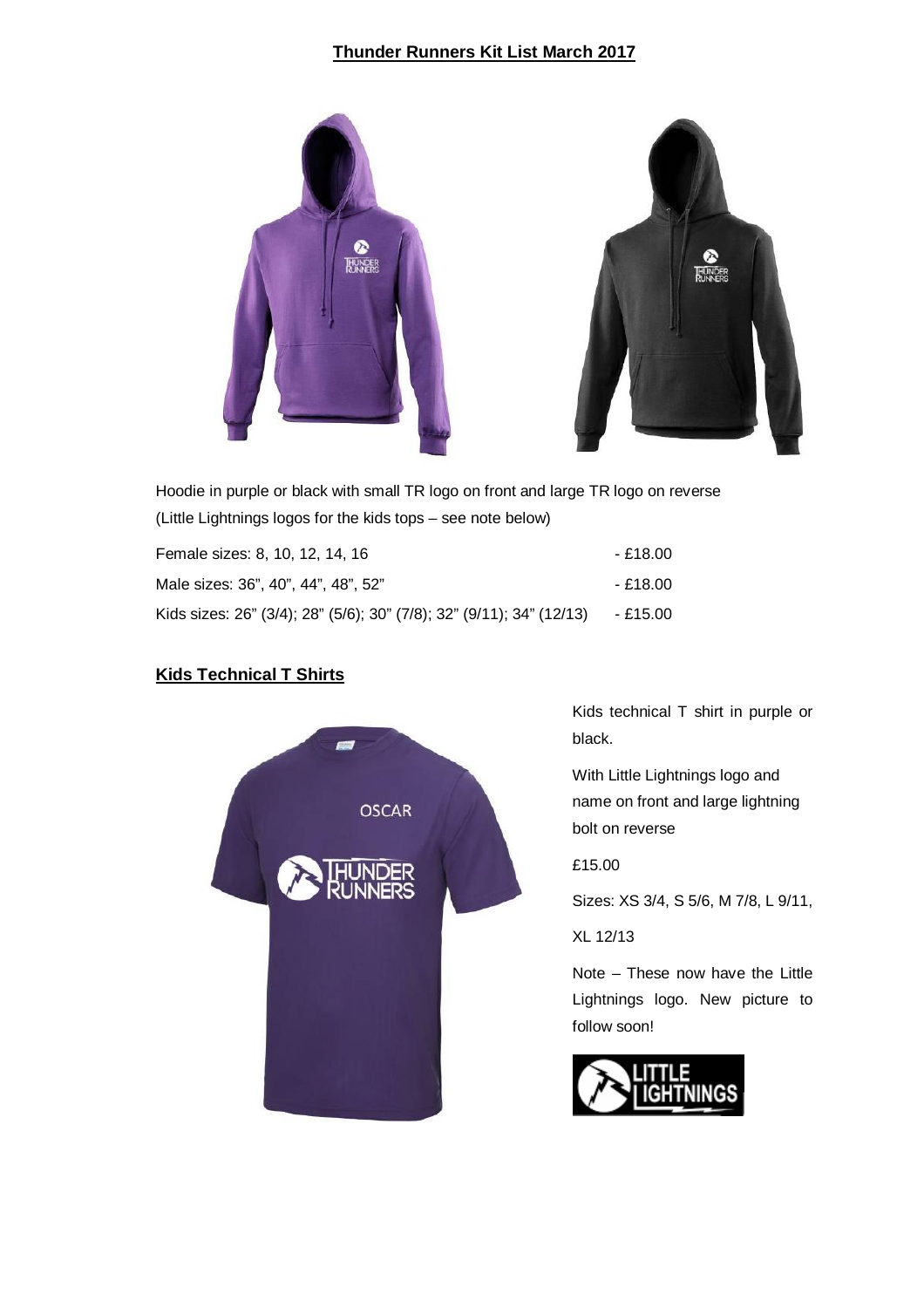## **Thunder Runners Kit List March 2017**

### **Mid Layer Stretch Top**



Mid layer stretch top in black with choice of red or yellow zip/cuff detail plus pink option for the girls.

TR logo (picture only) on front and "Thunder Runners" text on right sleeve. Large lightning bolt on reverse.

£26.00

Female sizes: 8, 10, 12, 14, 16 Male sizes: 38", 40", 43", 45", 48"

### **Long Sleeved Technical Shirt**



Female sizes: 8, 10, 12, 14, 16 Male sizes: 38", 40", 43", 45", 48"

Option 1 – Day glow yellow only - £11.00

With large TR logo in black on front. No logo on reverse.

Option 2 – Black, yellow or pink - £14.00

With large TR logo on front and large lightning bolt on reverse in **reflective** print.

Pink is not available in a male cut. No reflective material on sides/sleeves.